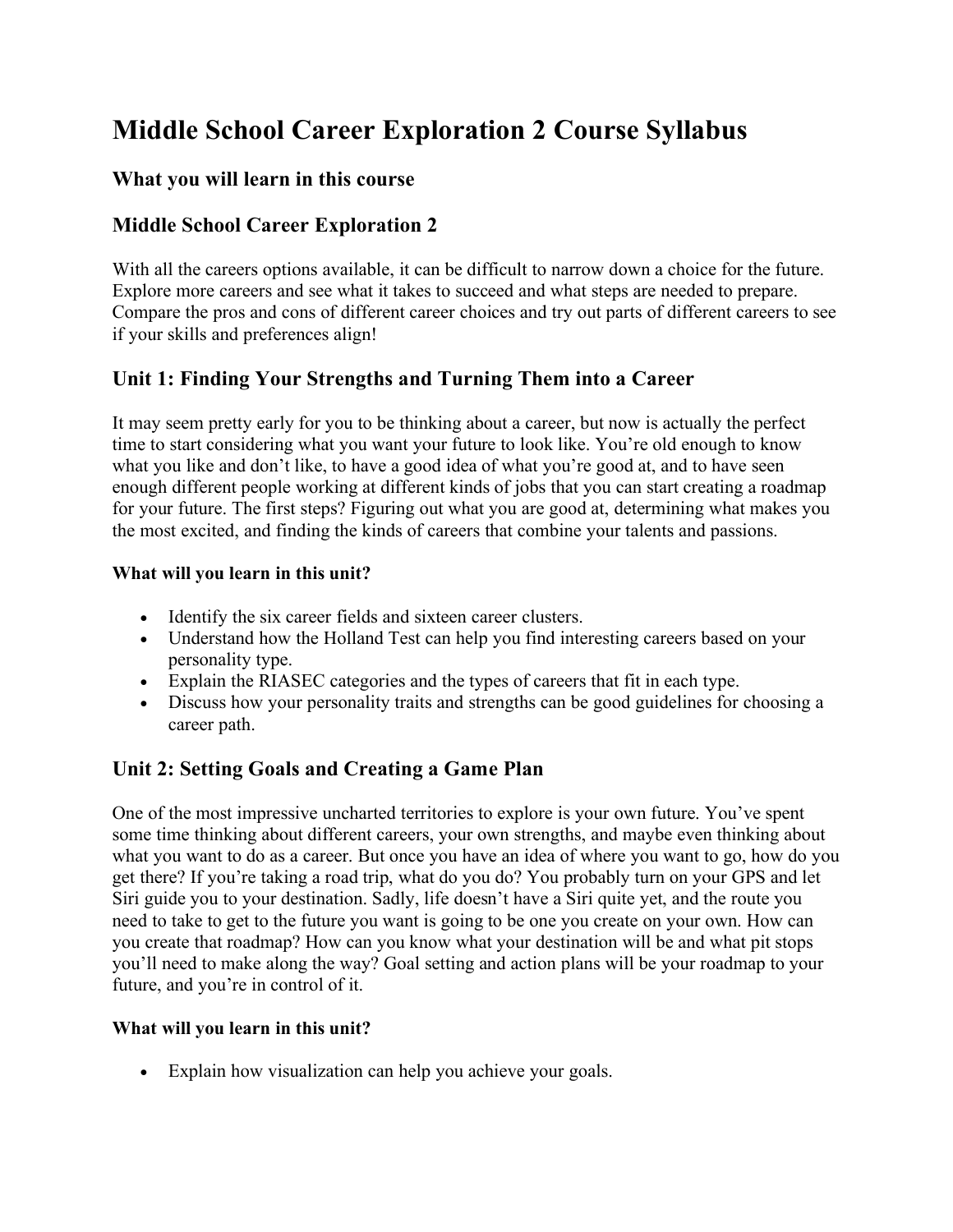- List at least five different categories of goals and explain the difference between shortand long-term goals.
- Define SMART goals and explain why it's important to set them.
- Understand how to turn goals into an action plan.
- Describe why failure is an essential part of any action plan.

# **Unit 3: Working on Your Workplace Skills**

Wait—workplace skills? How can I have workplace skills before I even know what career I want to go into? That might be what you're thinking, and it makes sense. Usually when people think about the skills they'll need to get a job, they think about the technical skills they might need to learn in order to do the job they want. But more and more, employers are looking for a combination of skills that are less about the job and more about the person behind those really technical skills that you'll need to get the job done. If that seems like bad news, think again. These workplace skills are the kind you can develop now—and you'll learn how!

### **What will you learn in this unit?**

- Recognize the three major types of soft skills that employers are looking for.
- Identify what leadership skills are and how to develop them.
- Explain why organizational skills are important in any job.
- Understand interpersonal communication and how it can affect workplace success.
- Discover how you can develop workplace skills now.

# **Unit 4: Experimenting with Careers, Part One**

Once you've learned more about who you are and what you like to do, it's time to start thinking about how that information translates into a career. Remember that your career should reflect your personality and your interests, while also providing for your needs. The next step on your road to finding a career is to take a look at a snapshot of what careers in the areas that you're interested in might look like. Since it's probably not possible to follow around people in all of the career clusters that we've learned about, you will get a glimpse into a day in the life of some diverse and interesting careers from each of the six career fields. We'll start with an overview of some of the fastest growing jobs and industries, as well as careers in agriculture, engineering and technology, and business.

Your goal? Pay attention not just to what people do, but also to how you feel when you read about their jobs and to the other opportunities in that career field. No one knows you better than you do! While it may be a little early to know exactly what job you'll be looking for in ten years or so, you can start to explore the direction you want to pursue!

#### **What will you learn in this unit?**

- Identify the fastest growing industries and careers.
- Recognize careers that fall within the three career fields covered here.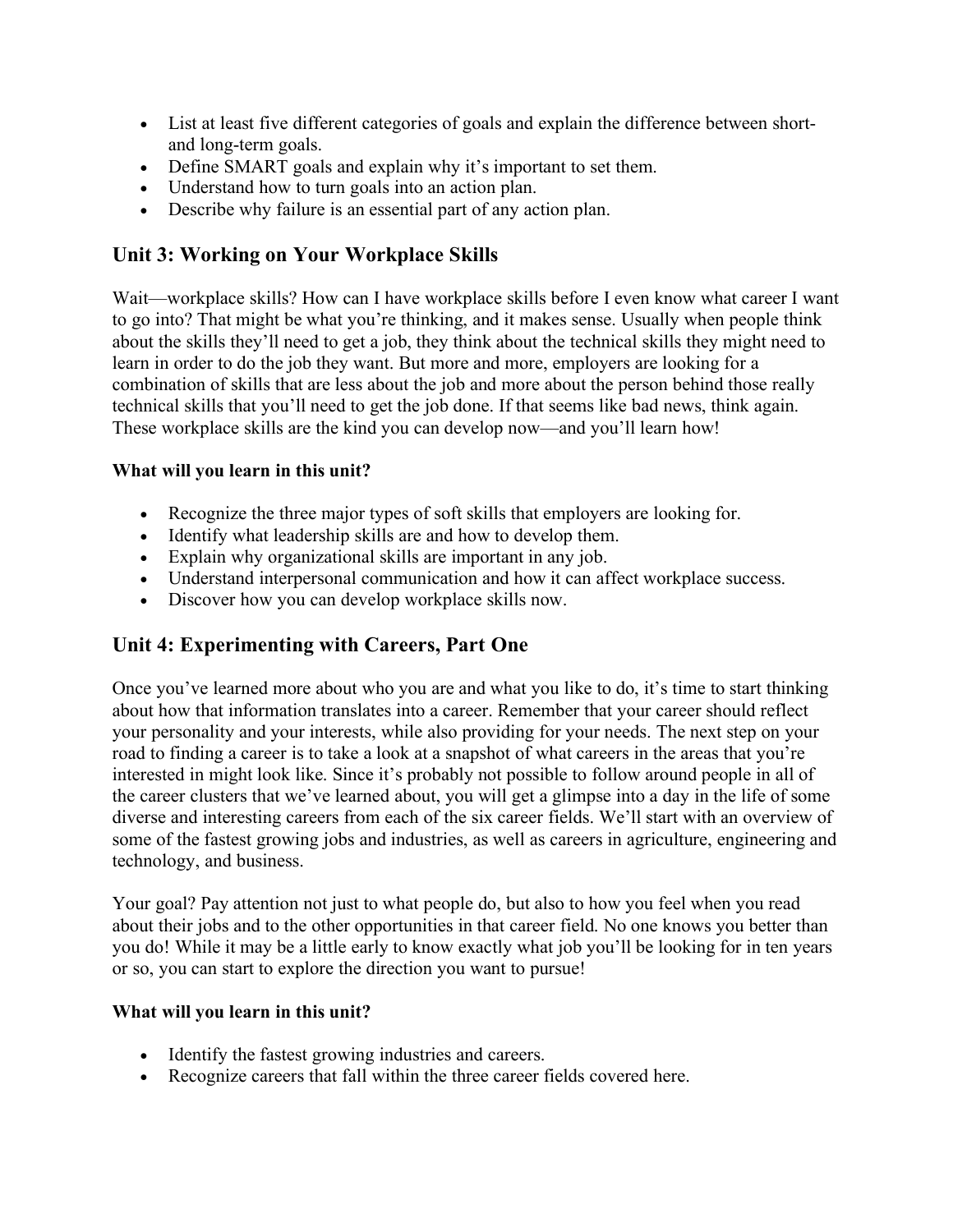- Describe the main responsibilities for the careers that are described within each of the fields.
- Understand the connection between the responsibilities of a career and an individual's personality type.
- Define entrepreneurism and understand what careers may help develop entrepreneurial skills.

## **Middle School Career Exploration 2 Midterm Exam**

- Review information acquired and mastered from this course up to this point.
- Take a course exam based on material from the first four units in this course (Note: You will be able to open this exam only one time.)

# **Unit 5: Experimenting with Careers, Part Two**

Are you excited about the future? You should be! You're getting a chance to imagine what you want your life to be. You'll learn how to turn those visions into step-by-step realities. But first, let's dive into the careers that focus on people: serving them, entertaining them, and healing them. Keep paying attention to what excites you, what interests you, and what you're curious to learn more about—because those are signs that you might just have found the right career field for you!

#### **What will you learn in this unit?**

- Identify the types of careers in the communications and information services, health science technology, and human services career fields.
- Analyze the talents and skills needed for these types of careers.
- Explain why workplace safety is essential to any successful career.
- Identify which career fields seem the most interesting to you.

# **Unit 6: Gaining Experience**

Experience—it's a word that can be scary. It's especially scary when it's time to find a job. But if you're smart, and plan ahead, you can find amazing opportunities to get experience. You may even be able to get experience in several different career clusters to see which one you like best. How can you do that AND stay on target with your coursework? You'll learn how to make the most of your time and get a head start on the career you want. It might even be fun!

### **What will you learn in this unit?**

- Discuss how extracurricular activities can help you develop career experience.
- Analyze how your course choices can help you in your career path.
- Explain what a CTSO is and how it can help you gain experience and skills in your career.
- Identify nine different CTSOs and the types of careers they focus on.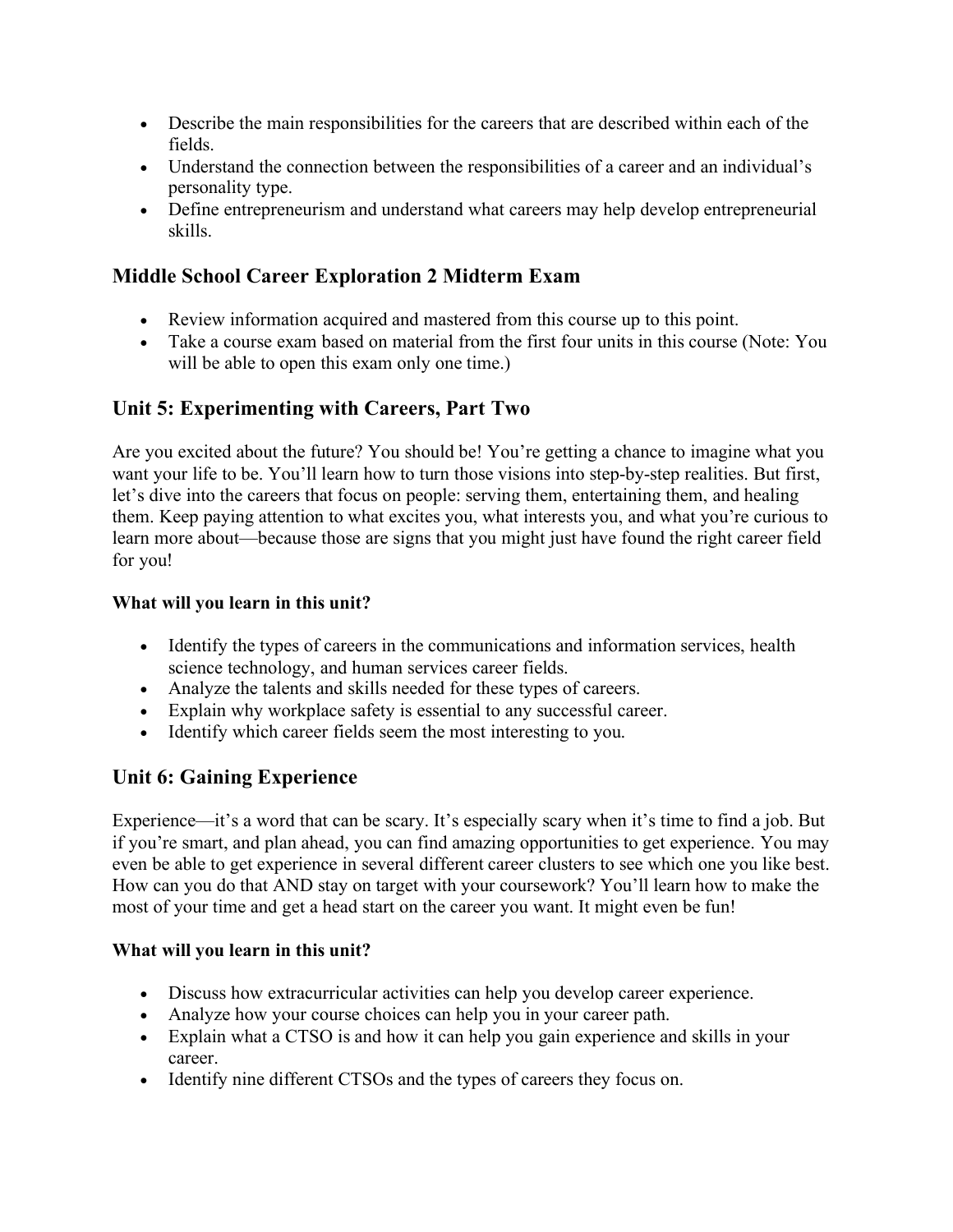# **Unit 7: Getting the Training You Need**

If you want the job, you need to be qualified for it. What does that mean? It means that, if you want to build houses, you need to know how to use the tools, read the blueprints, and understand the safety codes. If you want to cure cancer, you need to know how the human body works, how cancer cells work, and how the tools you'll use in the lab will help you answer questions. In short, you need specific training so that you can do any skilled job well. But what kind of training do you need? To help you answer that question, you'll learn about the different educational options you have. You'll also learn about the questions you need to ask yourself in order to make the right decisions for your future.

#### **What will you learn in this unit?**

- Explain the differences between two year colleges, four year colleges, professional schools, and graduate schools.
- Understand the skills gap and the types of skilled jobs that are available without a college degree.
- Describe the differences between secondary and post-secondary careers and technical training.
- Analyze the purpose of externships, internships, and apprenticeships.

# **Unit 8: Preparing for a Job**

At the end of the path of discovering what you love, setting goals, and getting training and experience is your final goal: a career you love. But going from being ready for a career to actually having the job is a process in itself. How do you find the jobs that are best for you? How do you know that you're the right person for that job? When you find that job, how can you show that you're the best person for it? How can you take your excitement, enthusiasm, confidence, and experience and show it to the hiring manager and ask them to take a chance on you? You'll need to understand the job market, learn to strategically read a job post, create a resume and cover letter that stand out, and impress interviewers with your confidence. It's time to put all of those skills and years of training to the test. It's time to get the job you love!

#### **What will you learn in this unit?**

- Understand how each job field is different and identify strategies for reading job postings.
- Ask specific questions to find the right jobs to match your training and experience.
- Understand the different types of resumes and the purposes for each.
- Explain at least four ways you can improve a resume.
- Describe how a cover letter should look and how to customize it to the job posting.
- Name five tips to having a successful interview.
- Understand the role that summer jobs, internships, and volunteer opportunities have in developing these skills.

# **Middle School Career Exploration 2 Final Exam**